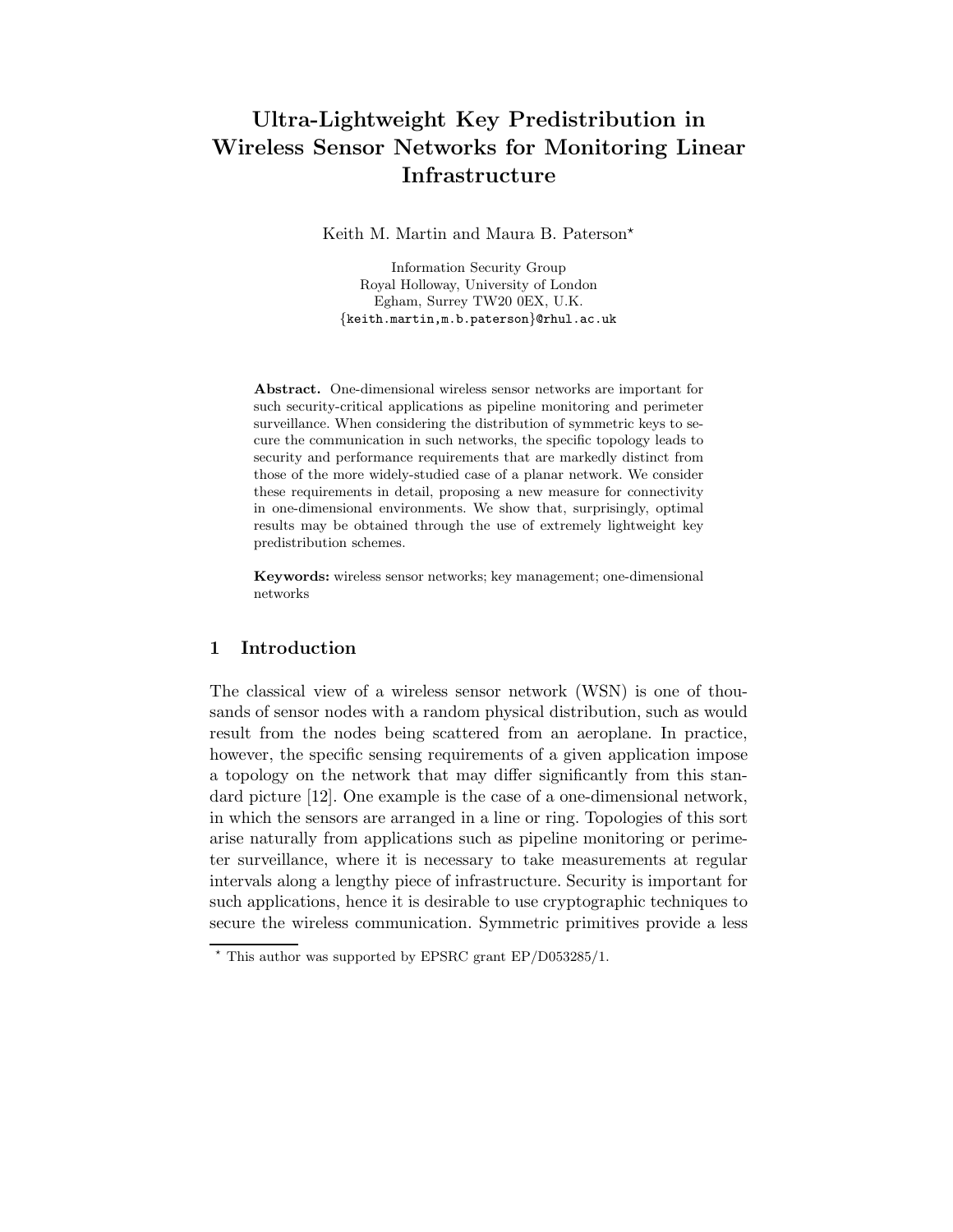computationally intensive solution than public-key techniques, but they require the sensor nodes to share common keys.

Key predistribution schemes (KPSs) are a widely-studied means of providing shared keys to the nodes [1, 8, 15]. However, most widely studied KPSs such as that of Eschenauer and Gligor [2] are designed for planar networks, whose properties are very different to those of a network with a one-dimensional topology. Nodes in a one-dimensional network are likely to have fewer neighbours (that is, nodes that lie within communication range of them) on average and the pattern of communication within the network will be quite different. Also, it is reasonable to suppose that the location of the sensors will be known, at least up to the order in which they occur along the network. In turn, the security requirements of a KPS for such a network are not the same as in the planar case. In particular, maintaining network connectivity is critical in one-dimensional networks, as we will demonstrate.

The main contribution of this paper is the identification of the precise requirements a KPS for a one-dimensional WSN, and the observation that it is possible to achieve these properties through the use of schemes with very low storage requirements. In Sect. 2 we discuss applications for onedimensional WSNs. In Sect. 3 we consider the properties of such networks in detail, and in Sect. 4 we see that this leads to security and performance requirements that are markedly different from those of the classical scenario, particularly with respect to the connectivity of the network. We introduce a new measure, the s*-fallibility*, that more closely models the desirable connectivity properties of a KPS for a one-dimensional network. In Sect. 5 we examine how the s-fallibility of the network is affected by the communication range of the sensors, and in Sect. 6 we propose a key predistribution scheme that gives optimal s-fallibility with very low storage requirements. The advantages of such schemes are summarised in Sect. 7.

# 2 Applications Requiring the Use of One-Dimensional WSNs

The monitoring of an extended piece of infrastructure, such as a pipe, lends itself to the use of a one-dimensional sensor network. Pipelines carrying oil, gas or water are critical both in terms of their commercial importance and their impact on national security. Reasons for monitoring such pipelines include the detection of leaks, the measurement of seismic activity that has the potential to damage pipes, or the detection of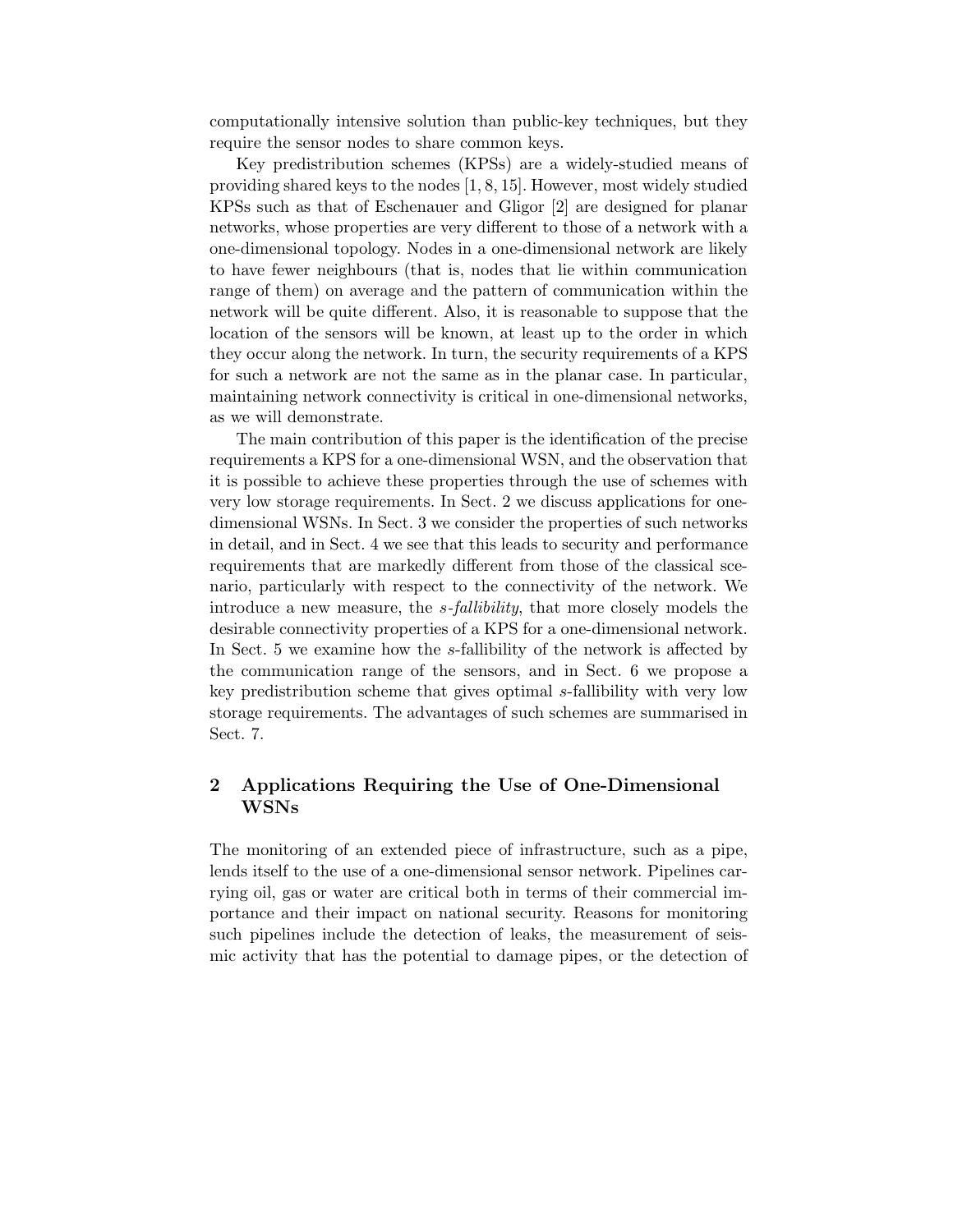malicious activities such as sabotage or deliberate theft of pipes or their contents.

In any context there are advantages to using a wireless (as opposed to wired) network of sensors, such as greater ease of deployment and maintenance of the network. In the one-dimensional scenario, however, even stronger arguments for using a wireless network are provided by consideration of the reliability of the network. An attacker who cuts through the wire can entirely disrupt communication in a conventional network with linear topology. The use of multiple wires complicates the design and deployment of a network, and will not necessarily make it harder for an adversary to disconnect it. An appropriately designed wireless network, on the other hand, can withstand the loss of several sensors without losing connectivity. In the literature there are several proposals for the use of WSNs in such a context [3, 4, 10, 11, 13]. Similar considerations also apply to the monitoring of other types of linear infrastructure such as bridges or railway tracks.

A related application that leads naturally to the use of one-dimensional WSNs is that of perimeter surveillance (e.g. [14]). For example, sensors may be deployed for monitoring the condition of a fence, or for intrusion detection on the boundary of an unfenced region. The resulting networks differ from those required for pipeline monitoring in that the sensors are arranged in a ring, rather than in a line. In Sect. 6.1 we consider how this affects considerations of connectivity in such networks.

Various practical aspects of the performance of one-dimensional ad hoc networks have been studied  $[6, 7, 9, 16, 17]$ . However, the security of the communications in such networks has received comparatively little attention. In Secs. 3 and 4 we discuss how the properties of these networks lead to quite specific security requirements when considering the performance of key predistribution schemes.

#### 3 Characteristics of One-Dimensional Sensor Networks

The properties of a one-dimensional WSN differ substantially from those of the two-dimensional analogue. Here we examine those properties that are particularly relevant to the design of KPSs.

Restricted number of neighbours: If we assume that each node has a particular communication range  $r$ , then for a given density of node deployment, the number of nodes within communication range of a sensor in a planar network is proportional to  $r^2$ . In a one-dimensional network, however, this number is proportional to r.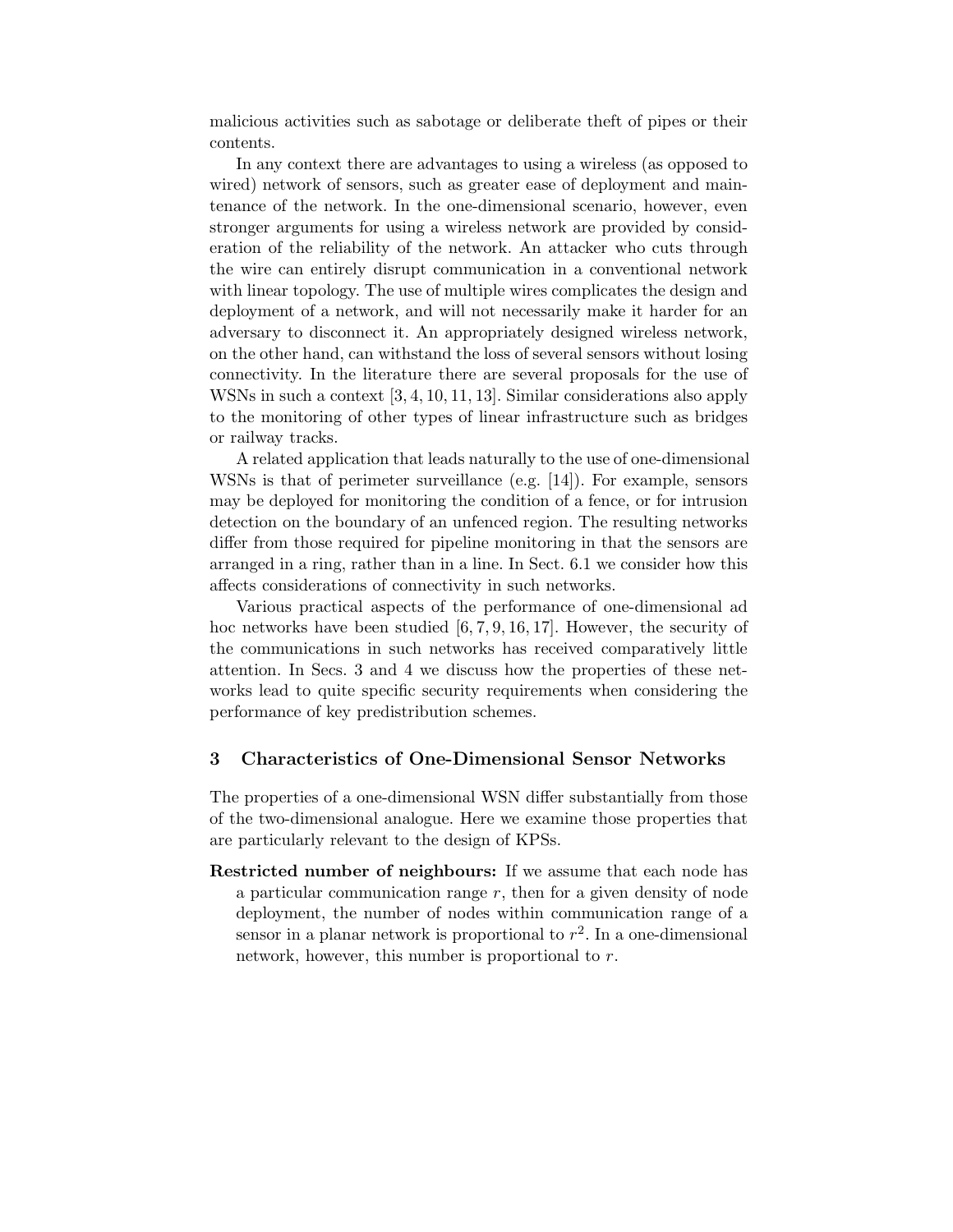- Location knowledge: It is possible to consider two-dimensional networks in which there are differing degrees of a priori information about the nodes' locations, ranging from none at all, up to complete knowledge (see [8], for example). In the one-dimensional case it is reasonable to assume that the order in which the nodes occur along the network is known, since they are likely to be deployed sequentially along the object being monitored. In particular, this implies that the neighbours of each particular node are known with high probability prior to deployment.
- Pattern of communication: In a one-dimensional network, information is constrained to flowing back and forth along the network. This has particular implications for aspects such as the capacity of the network [7], and the design of routing algorithms [17, 16].
- Density of node deployment: Depending on the quantities that are being measured by the sensors, it is likely that density of node deployment required to ensure adequate sensing coverage will exceed the density required for the wireless network to be connected.

### 4 Security Considerations for Key Distribution in One-Dimensional Sensor Networks

When evaluating the performance of a KPS for a WSN, we are generally interested in the trade-off it provides between storage requirements, network connectivity, and resilience in the face of an adversary that can eavesdrop on all network traffic, as well as capture a certain number of nodes and extract any keys they contain. It is common to measure the connectivity in terms of the probability  $Pr_1$  that two neighbouring nodes share a key, and the resilience in terms of the proportion of link keys that are compromised when a given number of nodes are captured at random  $[2, 5]$ .

In the case of a one-dimensional WSN, the combination of nodes having a small number of neighbours with the fact that the expected neighbours are known prior to deployment suggests that it may be feasible to employ a KPS that assigns a distinct key to each pair of neighbouring nodes; we refer to this as the *local pairwise KPS*. This scheme has the advantage of having an optimal value of  $Pr_1$  (since any two neighbours share a key with probability 1) and optimal resilience (since any key is shared by just two nodes, and thus the compromise of a node does not expose keys that pairs of uncompromised nodes rely on for communication).

Nevertheless, this is not the end of the story for key predistribution in one-dimensional WSNs. The quantity  $Pr_1$  is useful in that it provides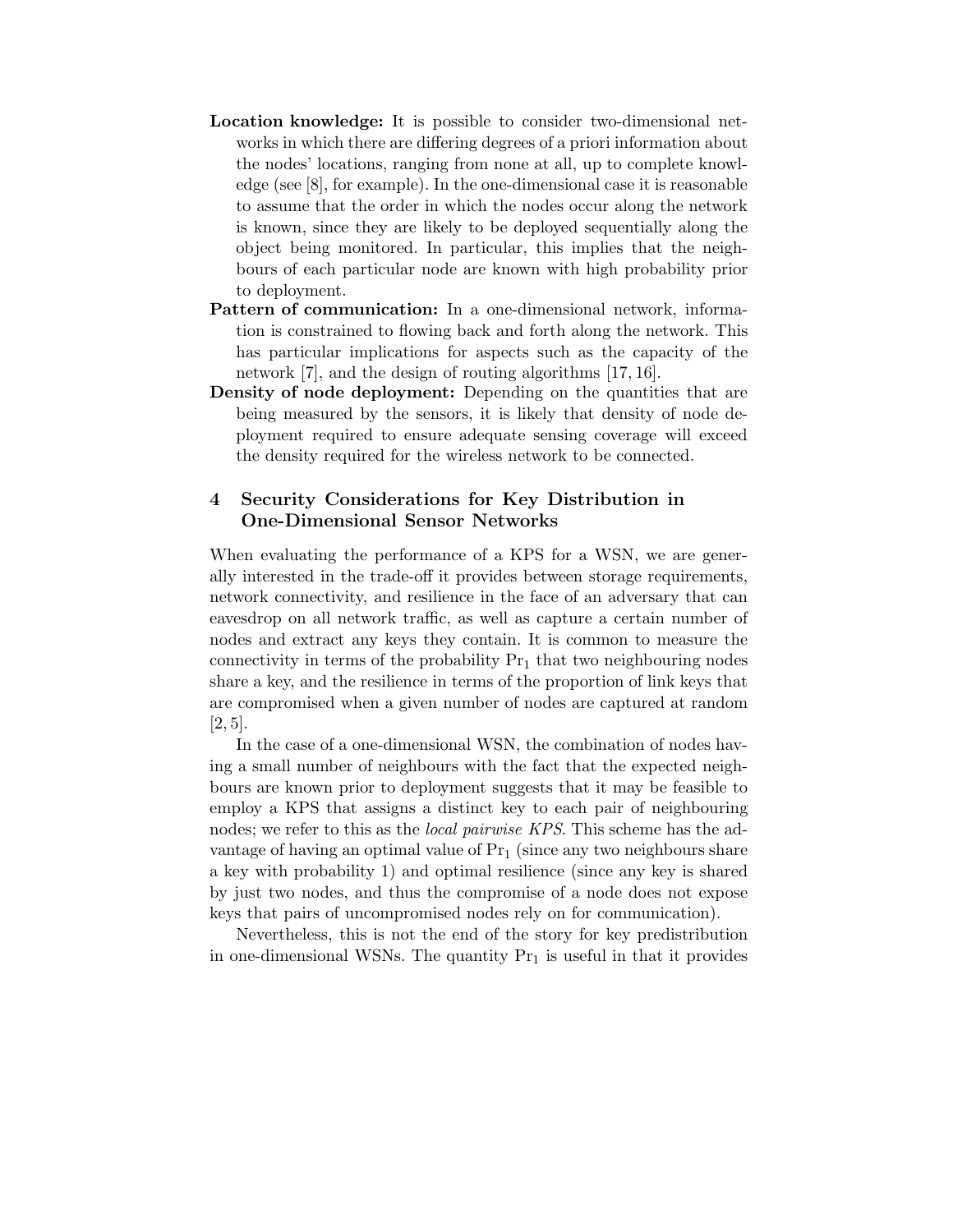a means of comparing in some sense the relative network connectivity achieved by KPSs in the case of a planar network with no location knowledge, where the formulation of absolute measures of connectivity is problematic. However, in the one-dimensional case, our detailed knowledge of the network topology enables us to quantify more precisely the connectivity behaviour that is desirable from the point of view of network functionality, in terms of a quantity we refer to as the s*-fallibility* of the network. We will see that while the local pairwise KPS performs well with respect to this measure, there exist schemes that perform equally well, yet require less storage.

In what follows, we assume our network consists of  $n$  identical nodes arranged in a line at regularly spaced intervals (in Sect. 6.1 we will consider how the situation changes if the nodes lie in a ring.) We suppose each node can communicate with all nodes located within distance r (where the distance between two adjacent nodes is taken to be 1). We restrict our attention to KPSs in which each key is shared by at most two nodes, as this provides optimal resilience. Furthermore, we focus on KPSs that can be used to distribute keys to networks with arbitrarily large values of n: the available location knowledge makes it possible to avoid assigning shared keys to pairs of nodes that are not within communication range, and hence extending a scheme to a large number of nodes does not adversely affect the storage requirements of any given node. Finally, instead of considering only adversaries that capture nodes at random, we analyse resistance against a "worst-case" adversary that chooses which nodes to capture based on the amount of damage it can do to the network.

Sensor nodes are small, cheap devices that are deployed with sufficient density that the performance of the network is not affected if a number of them fail. Thus the loss of a small number of sensors through adversarial capture is not in itself critical. However, it becomes a serious problem if the adversary is able to capture nodes in such a way as to prevent large sections of the network from communicating with each other. We formalise this notion in the following definition.

**Definition 1.** *Two disjoint sets*  $S_1$  *and*  $S_2$  *of nodes in a one-dimensional WSN* are isolated *from each other if no node in*  $S_1$  *is in range of and shares an uncompromised key with a node in*  $S_2$ *.* 

*Example 1.* Consider the network given by the following diagram, in which dots represent nodes and lines connect nodes that share a key:

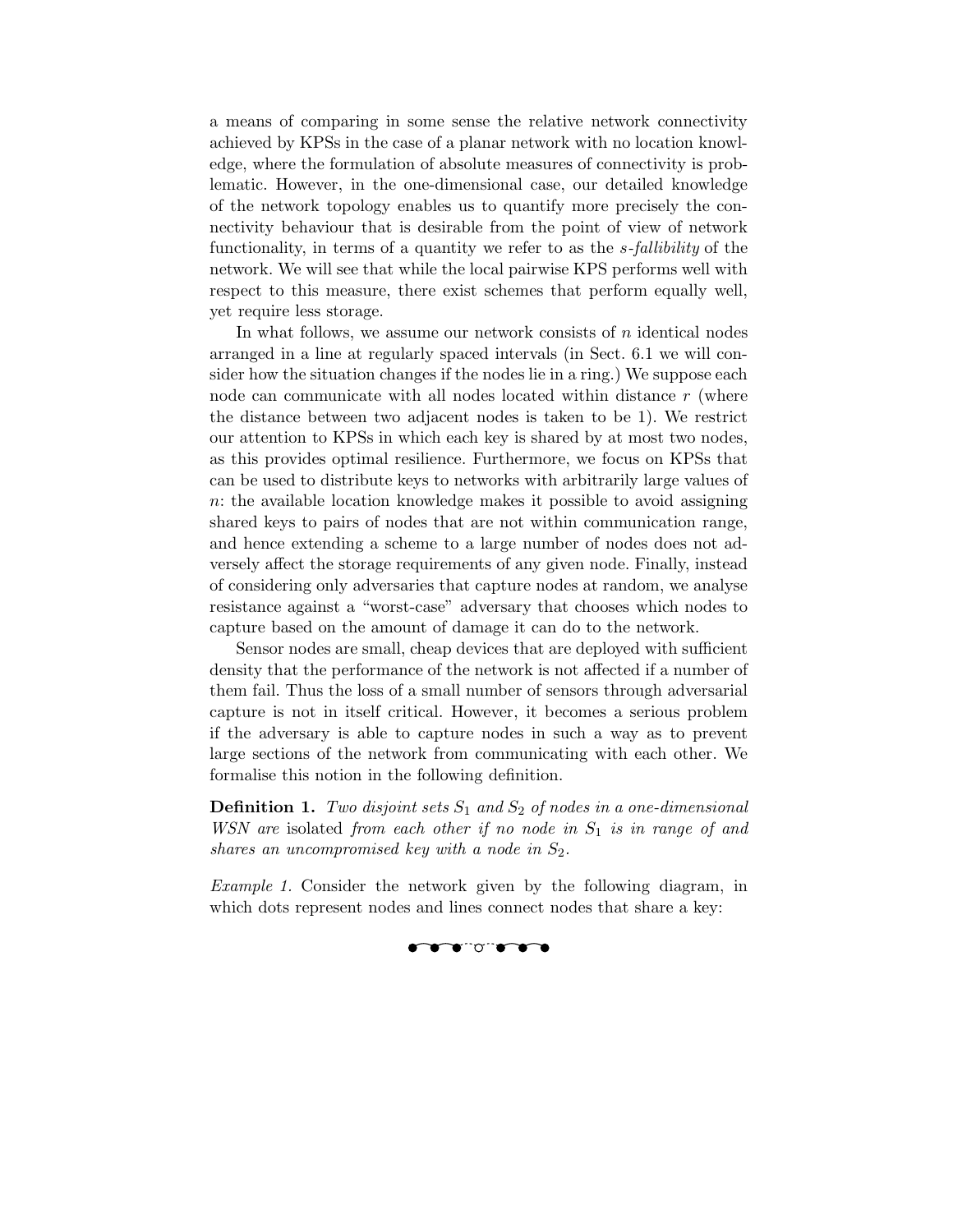The capture of the white node and compromise of the corresponding keys isolates the set of black nodes on the left from the set of black nodes on the right, as none of the leftmost three nodes shares a key with any of the rightmost three nodes.

*Example 2.* Consider a one-dimensional network in which the nodes are labeled  $0, 1, 2, \ldots$  in turn. If each node with label i shares a key with the nodes labelled  $i + 2$  and  $i - 2$  then the set of nodes with odd labels is isolated from the set of nodes with even labels.



In a network where each node stores  $k$  keys, then an adversary can always isolate a single node  $\Psi$  from the rest of the network by capturing up to k other nodes that between them possess all the keys stored by  $\Psi$ . However, it could be argued that the adversary could achieve the same effect more easily by simply capturing  $\Psi$  directly. Hence the standard graph-theoretic notion of vertex connectivity does not quite serve to measure how well a KPS for a one-dimensional network stands up to node compromise. The exclusion of a small number of nodes from the rest of the network is not a major source of concern, however the partitioning of a network into two halves that cannot communicate with each other is a serious problem. In order to give a more practical measure of the extent to which an adversary can damage a network in which the KPS is deployed, we define the s*-fallibility* of a KPS to be the smallest number of nodes an adversary has to capture in order to cause a catastrophic failure in the connectivity of the network.

Consider a KPS that can be applied to a one-dimensional network of  $n$ of nodes (where  $n$  can be made arbitrarily large). If the KPS is  $s$ -fallible, then an adversary who captures at most  $s - 1$  nodes can only isolate a small (i.e. constant with respect to  $n$ ) number of nodes from the rest of the network, whereas an adversary who captures s nodes can partition the network into two (or more) large sets of nodes that are isolated from each other. We formalise the definition of s*-fallibility* as follows:

Definition 2. *A KPS for a one-dimensional network consisting of a set* N *of* n *nodes, where* n *is arbitrary, is* s-fallible *if the following two conditions hold:*

*1. After the capture of any*  $s - 1$  *nodes, there exists a set*  $\mathcal{E} \subset \mathcal{N}$  *of size at most*  $O(1)$  *such that*  $\mathcal{N} \setminus \mathcal{E}$  *is connected.*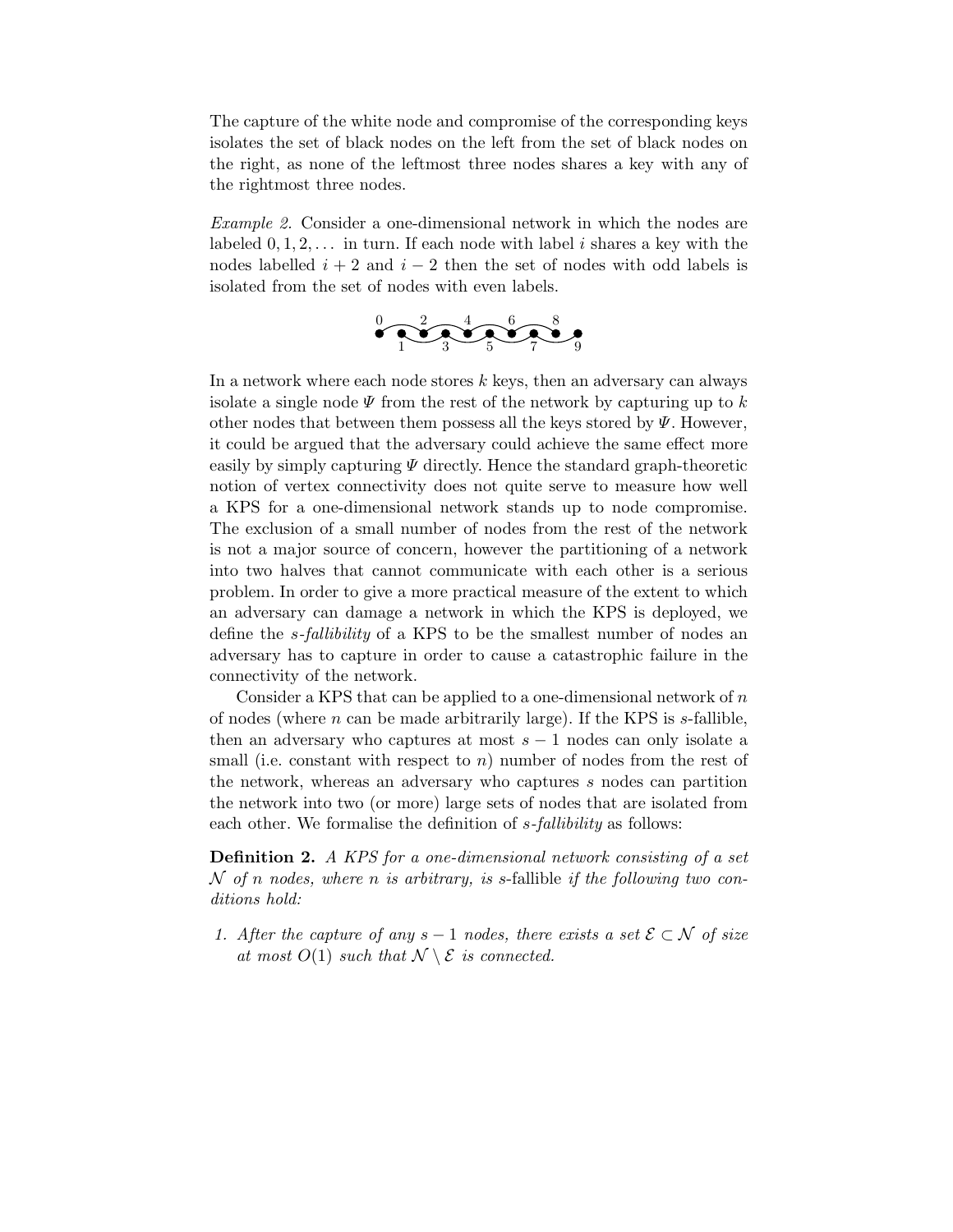*2. It is possible to choose* s *nodes whose capture partitions the network into two (or more) isolated networks of size*  $\Omega(n)$ *.* 

For example, the KPS in which each node shares a key with the two immediately adjacent nodes (as illustrated in Example 1) is (trivially) 1-fallible, since if no nodes are captured the network is connected, yet it suffices to capture a single node from the centre of the network to partition the network into two isolated networks of size  $\approx n/2$ . We note that in general a KPS that yields a connected network prior to any node capture is necessarily s-fallible for some  $s \geq 1$ , and hence this quantity is well-defined for any scheme of practical interest.

We are interested in KPSs that are s-fallible for as high a value of s as possible. In Sect. 5 we consider factors affecting the fallibility, and provide upper bounds on the s-fallibility that can be achieved for given network parameters.

## 5 Bounding the s-Fallibility of KPSs for Linear One-Dimensional WSNs

The communication range of the nodes affects the number of neighbours they have. It is unsurprising, therefore, that it should have an effect on the s-fallibility.

Theorem 1. *If a KPS for a one-dimensional WSN in which the nodes have communication range* r *yields a connected network, then it is* s*-fallible for some*  $1 \leq s \leq r$ *.* 

*Proof.* If a KPS leads to a connected network, then it is s-fallible for some  $s \geq 1$ . Suppose an adversary captures r adjacent nodes from the centre of the network. Then no uncaptured node in the "left-hand half" of the network is within communication range of any node in the "right-hand half," and hence the network consists of two isolated components each of size  $\approx (n-r)/2$ , as shown in the following diagram.



Thus, for a KPS deployed in a specific network to be s-fallible, it is necessary (although not sufficient) for the communication range of the nodes to be at least s. In fact this condition can be strengthened, as shown by the following theorem.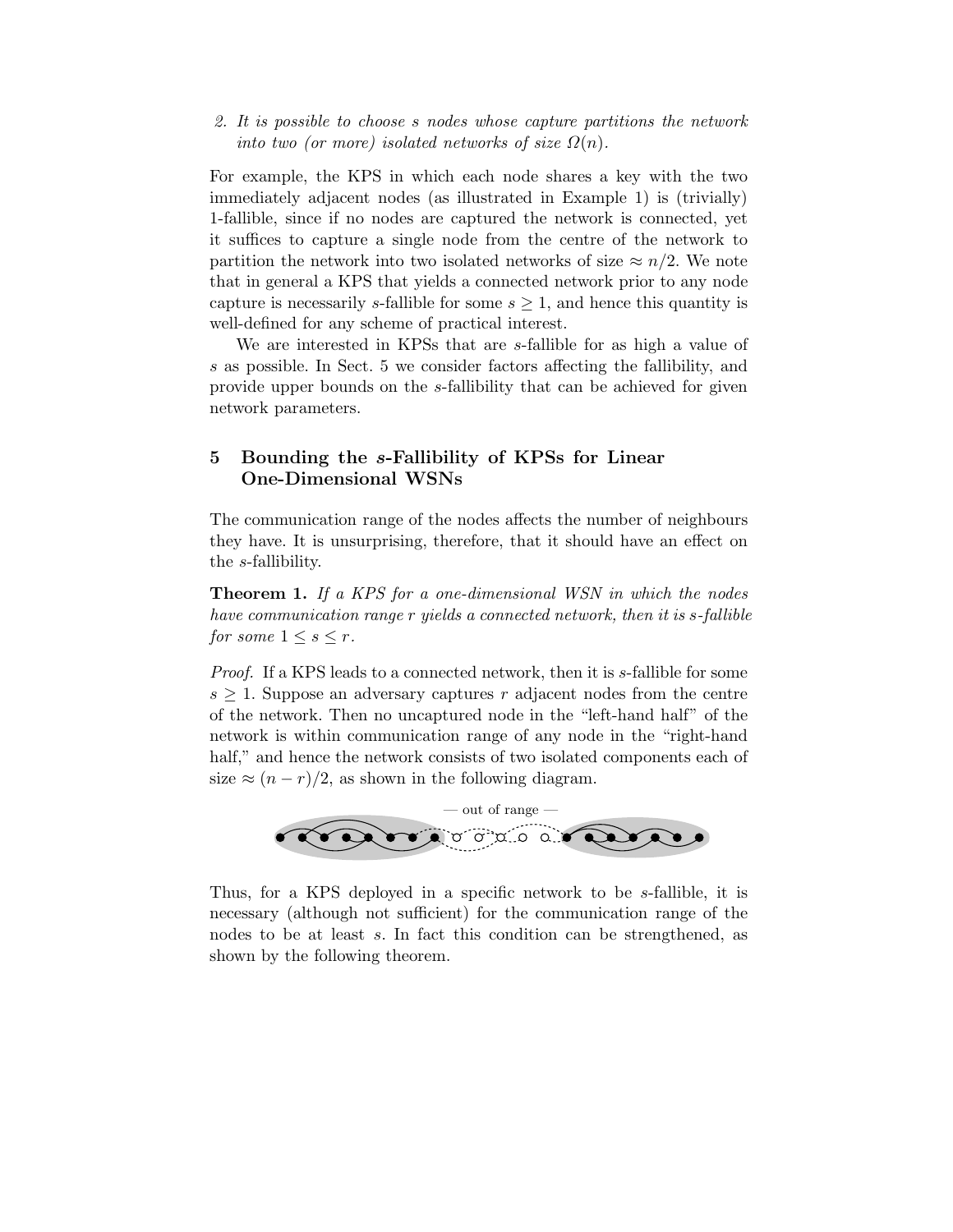Theorem 2. *Suppose a KPS that yields a connected network assigns keys to nodes such that the largest distance between two nodes that share a key is* b. Then it is s-fallible for some  $1 \leq s \leq b$ .

*Proof.* As above, consider an adversary that captures b adjacent nodes from the centre of the network. By construction, no node in the "left-hand half" of the network shares a key with any node in the "right-hand half", as shown below.



Thus we see that a KPS can be at most r-fallible, and that for this to be the case the KPS must assign shared keys to pairs of nodes at distance r. There do exist r-fallible schemes: one example is the local pairwise  $KPS<sup>1</sup>$ . This scheme requires each node to store  $2r$  keys. However, we will show in Sect. 6 that r-fallibility can in fact be achieved using storage that is independent of both  $r$  and  $n$ .

# 6 An Ultra-Lightweight KPS Providing Optimal s-Fallibility

By an extension of the proof of Theorem 2, we can see that for a KPS to achieve r-fallibility, it is necessary for each pair of nodes at distance r to share a key (except perhaps for a constant (with respect to  $n$ ) number of pairs at either end of the network). However, this alone does not provide  $r$ -fallibility, since this distribution results in a network consisting of  $r$ isolated sets of  $(n/r)$  nodes (as was the case in Example 2 for  $r = 2$ ). In order to achieve r-fallibility, it is necessary to introduce more keys into the network. The following construction leads to the surprising result that it is possible to obtain r-fallibility when each node stores only four keys.

Construction 1 *Assign keys to the nodes of a one-dimensional network such that each node shares unique pairwise keys with each of the nodes at distance* r *and* 1*.*

<sup>&</sup>lt;sup>1</sup> The addition of extra pairwise shared keys to a KPS will evidently not decrease its s-fallibility, and may even increase it. As the local pairwise scheme ensures that every pair of nodes within communication range shares a key, you would thus expect its s-fallibility to be as high, or higher, than that of any other scheme. The fact that it is indeed r-fallible is a direct consequence of our proof of Theorem 3.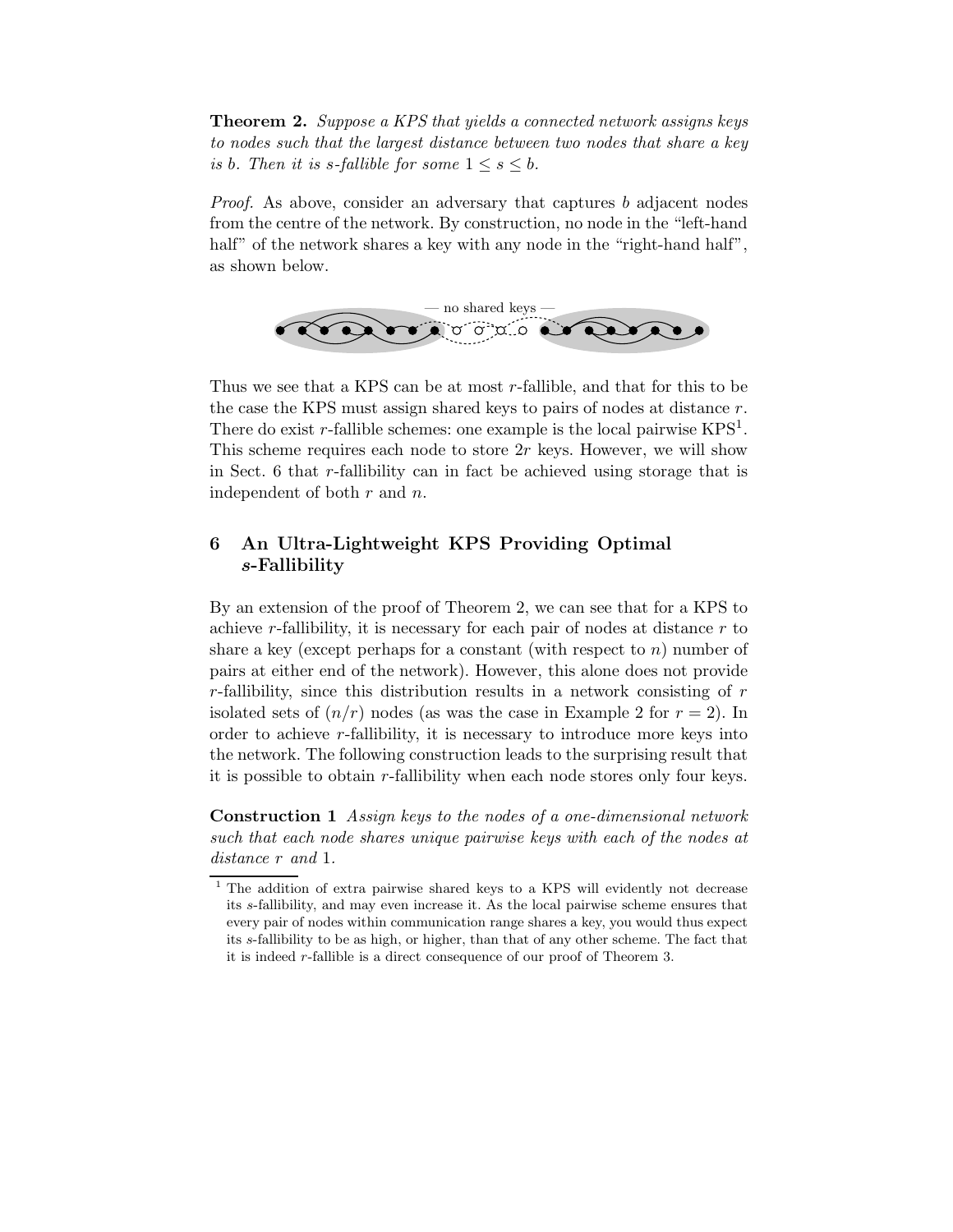*Example 3.* If Construction 1 is applied to a one-dimensional network with twenty nodes for which  $r = 3$ , then the nodes share keys as illustrated by the following diagram.



Theorem 3. *The KPS of Construction 1 is* r*-fallible.*

*Proof.* Let the nodes of the network be labeled sequentially by the integers  $0, 1, \ldots, n-1$ . Suppose an adversary captures  $r-1$  nodes from the network and extracts the keys they contain.

Let  $\Psi_1$  and  $\Psi_2$  be two nodes that occur at distance at least  $r+1$  from any captured node; without loss of generality we suppose the label of  $\Psi_1$ is greater than that of  $\Psi_2$ . None of their keys are known to the adversary. As the number of captured nodes is  $r-1$ , there must be some integer x with  $0 \leq x \leq r-1$  such that no node with a label equivalent to x (mod r) has been captured.

Then a secure path from  $\Psi_1$  to  $\Psi_2$  can be found as follows:

- 1. Take hops of length one from  $\Psi_1$  towards  $\Psi_2$  until a node whose label is equivalent to x (mod r) is reached. This requires at most  $r-1$  hops, hence each of these hops is secure by the assumption that no captured node lies within distance  $r + 1$  of  $\Psi_1$ .
- 2. Take hops of length r towards  $\Psi_2$  until a node at distance less than r from  $\Psi_2$  is reached. As the keys required for these hops all belong to nodes whose label is equivalent to  $x \pmod{r}$ , none of them is known to the adversary.
- 3. Finally, complete the path by hops of length one until  $\Psi_2$  is reached. The fact that no captured node lies within distance  $r+1$  of  $\Psi_2$  implies these are also secure.

The number of nodes within distance  $r + 1$  of a captured node is at most  $2(r + 1)(r - 1)$ ; this does not depend on n. Hence we have shown that no matter which  $r - 1$  nodes are compromised, it is possible to exclude a constant (with respect to  $n$ ) number of nodes such that the remaining nodes form a connected network, and thus the s-fallibility of this scheme is at least  $r$ . Together with Theorem 1, this shows that this KPS is in fact r-fallible.

### 6.1 Lightweight Key Predistribution for Ring Topologies

The scheme of Construction 1 can also be applied directly to one-dimensional networks where the sensors are arranged in a ring. For instance, for a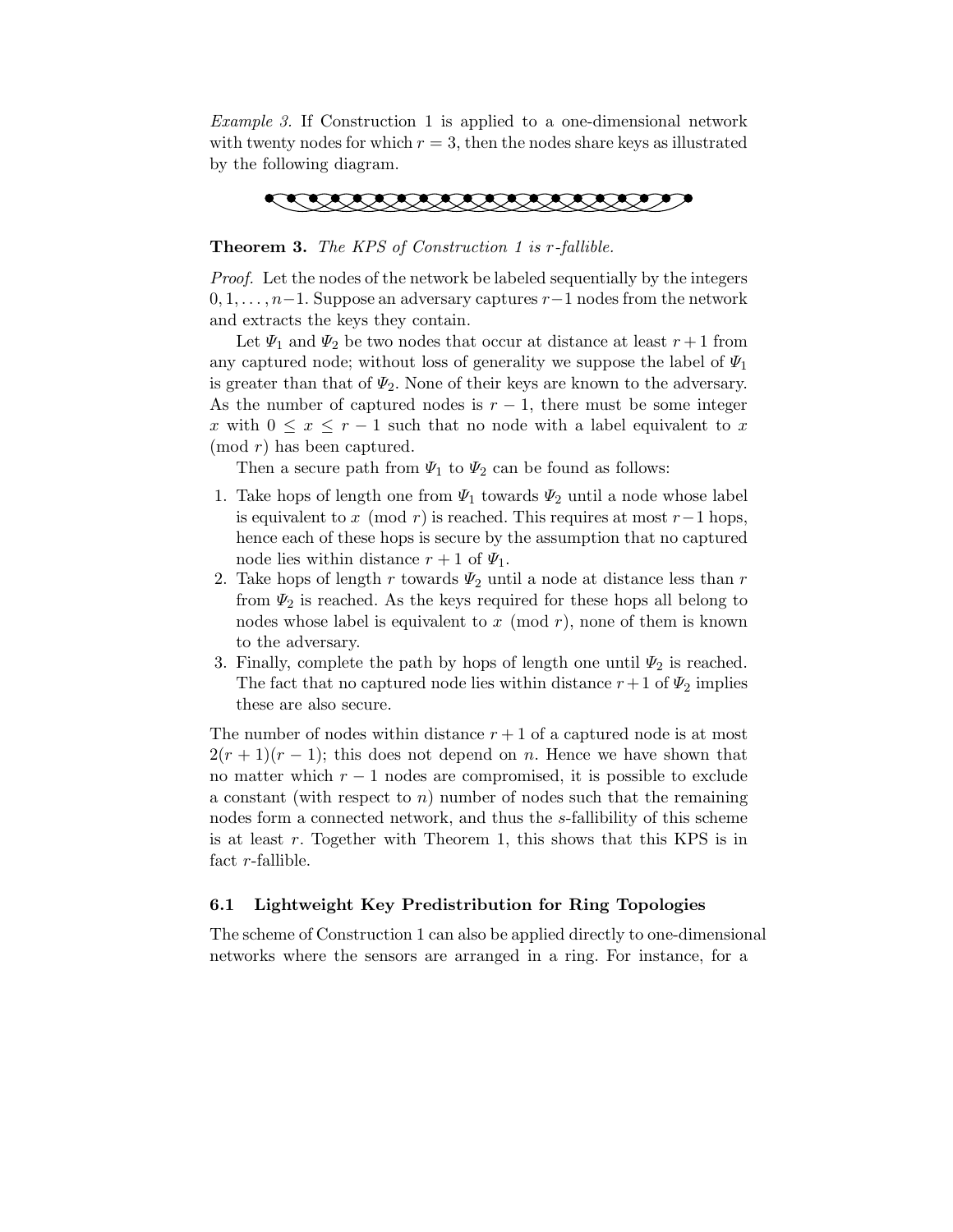network of twenty nodes with  $r = 3$ , the pattern of key sharing can be depicted as follows:



The behaviour of a ring network with respect to s-fallibility is slightly different to a linear network. An adversary has to "cut" the network twice in order to disconnect it; the first cut essentially turns it from a ring network to a linear network. It is debatable as to what is the most useful definition of fallibility in this scenario, since for a large ring making even a single "cut" greatly increases the average number of hops required for two nodes to communicate. In any case, the proof of Theorem 3 can be adapted for the case of a ring network, hence we can argue that the security of the KPS of Construction 1 is at least as strong when it is applied to a ring network as when it is used in a linear network. Hence this scheme is also suitable for networks designed for perimeter surveillance and other such application.

### 7 Conclusion

We have seen that the topology of a one-dimensional network affects its potential connectivity, due to the restricted number of neighbours posessed by each node. This leads to the unexpected result that the KPS given in Construction 1 performs as well as the local pairwise KPS in terms of both connectivity and resilience, despite requiring each node to store only four keys. To summarise, the advantages of this scheme include the following:

- optimal resilience;
- $-$  optimal *s*-fallibility;
- very low storage.

In short, this scheme is thus ideal for use in WSNs for monitoring linear infrastructure, no matter how constrained the memories of the nodes.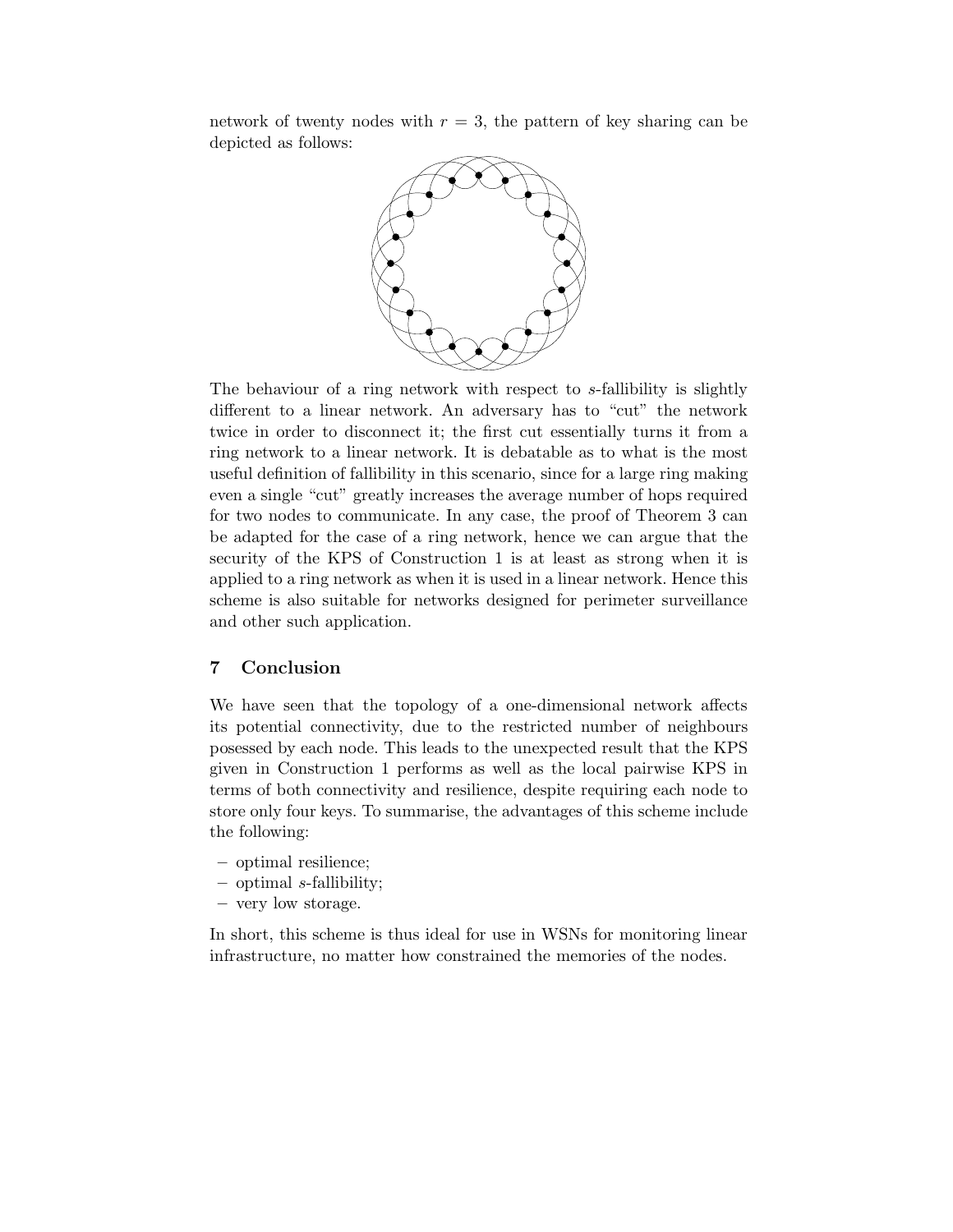#### Acknowledgements.

We would like to thank the referees for their helpful suggestions for improving the clarity of this paper.

### References

- 1. S. A. Camtepe and B. Yener. Key distribution mechanisms for wireless sensor networks: a survey. Rensselaer Polytechnic Institute, Computer Science Department, Technical Report TR-05-07, March 2005.
- 2. L. Eschenauer and V. D. Gligor. A key-management scheme for distributed sensor networks. In CCS '02: Proceedings of the 9th ACM conference on Computer and communications security, pages 41–47, New York, NY, USA, 2002. ACM Press.
- 3. I. Jawhar, N. Mohamed, and K. Shuaib. A framework for pipeline infrastructure monitoring using wireless sensor networks. In Wireless Telecommunications Symposium, pages 1–7, 2007.
- 4. I. Jawhar, N. Mohamed, K. Shuaib, and N. Kesserwan. Monitoring linear infrastructures using wireless sensor networks. In The 2008 IFIP Conference on Wireless Sensor and Actor Networks (WSAN08), volume 264, pages 185–196. Springer, 2008.
- 5. J. Lee and D. R. Stinson. On the construction of practical key predistribution schemes for distributed sensor networks using combinatorial designs. ACM Transactions on Information and System Security, 11(2):1–35, 2008.
- 6. O. Lévêque and E. Preissmann. Scaling Laws for One-Dimensional Ad Hoc Wireless Networks. IEEE Transactions on Information Theory, 51(11):3987–3991, 2005.
- 7. B. Liu, P. Thiran, and D. Towsley. Capacity of a wireless ad hoc network with infrastructure. In MobiHoc '07: Proceedings of the 8th ACM international symposium on Mobile ad hoc networking and computing, pages 239–246, New York, NY, USA, 2007. ACM.
- 8. K. M. Martin and M. B. Paterson. An application-oriented framework for wireless sensor network key establishment. Electronic Notes in Theoretical Computer Science, 192(2):31–41, 2008.
- 9. D. Miorandi and E. Altman. Connectivity in one-dimensional ad hoc networks: a queueing theoretical approach. Wireless Networks, 12(5):573-587, 2006.
- 10. N. Mohamed and I. Jawhar. A fault tolerant wired/wireless sensor network architecture for monitoring pipeline infrastructures. Sensor Technologies and Applications, International Conference on, 0:179–184, 2008.
- 11. N. Mohamed, I. Jawhar, and K. Shuaib. Reliability challenges and enhancement approaches for pipeline sensor and actor networks. In H. R. Arabnia and V. A. Clincy, editors, ICWN, pages 46–51. CSREA Press, 2008.
- 12. K. Römer and F. Mattern. The design space of wireless sensor networks. IEEE Wireless Communications Magazine, 11(6):54–61, 2004.
- 13. I. Stoianov. Pipenet: A wireless sensor network for pipeline monitoring. In IPSN07, pages 264–273. ACM, 2007.
- 14. G. Wittenburg, K. Terfloth, F. L. Villafuerte, T. Naumowicz, H. Ritter, and J. H. Schiller. Fence monitoring - experimental evaluation of a use case for wireless sensor networks. In K. Langendoen and T. Voigt, editors, EWSN, volume 4373 of Lecture Notes in Computer Science, pages 163–178. Springer, 2007.